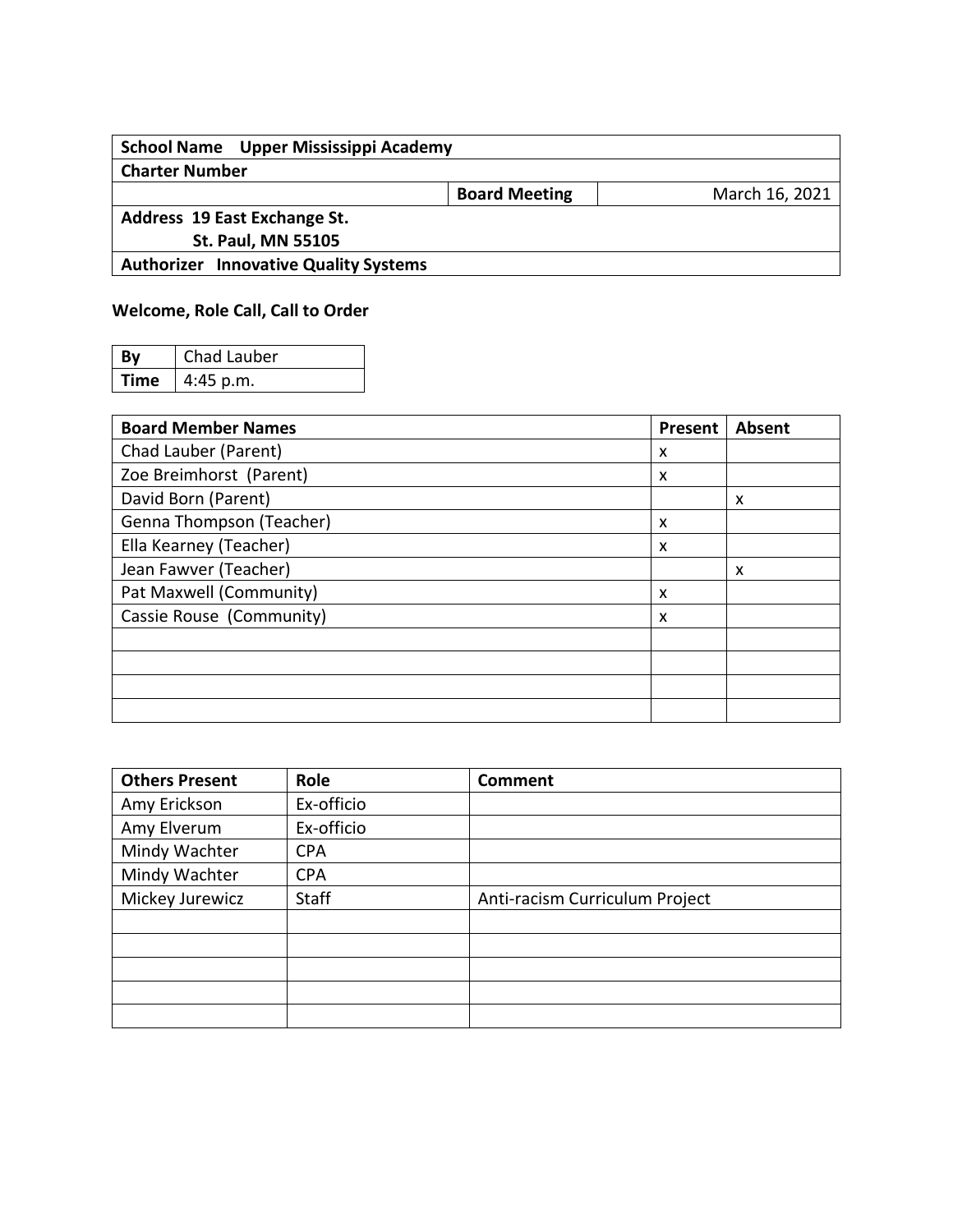| In the Matter of | <b>Minutes of Prior Meeting</b>                              |  |  |  |          |  |  |
|------------------|--------------------------------------------------------------|--|--|--|----------|--|--|
|                  | <b>Comment No additions or corrections</b>                   |  |  |  |          |  |  |
| <b>Motion</b>    | 2 <sub>nd</sub><br>Breimhorst<br>Maxwell<br>To Approve<br>By |  |  |  |          |  |  |
| Vote             | Abstain<br>Action<br>Nav<br><b>By Consensus</b><br>Yea       |  |  |  |          |  |  |
|                  |                                                              |  |  |  | Approved |  |  |

| In the Matter of | <b>Agenda for the Current Meeting</b>           |  |  |  |  |  |  |
|------------------|-------------------------------------------------|--|--|--|--|--|--|
|                  | <b>Comment</b> No additions or corrections      |  |  |  |  |  |  |
| <b>Motion</b>    | 2nd<br>Maxwell<br>Bv<br>To Approve<br>Thompson  |  |  |  |  |  |  |
| <b>Vote</b>      | Abstain<br>Yea<br>Action<br>By Consensus<br>Nav |  |  |  |  |  |  |
|                  | Approved<br>x                                   |  |  |  |  |  |  |

| In the Matter of | <b>Public Comment</b>     |
|------------------|---------------------------|
|                  | Comment No public comment |

| In the Matter of                                                                                                                                                                                            | <b>Financial Report</b>                                             |                                |  |  |          |  |  |
|-------------------------------------------------------------------------------------------------------------------------------------------------------------------------------------------------------------|---------------------------------------------------------------------|--------------------------------|--|--|----------|--|--|
|                                                                                                                                                                                                             |                                                                     | Discussion led by Mindy Wacter |  |  |          |  |  |
| <b>Comment</b> Review of February financial report. Wacter addressed Maxwell's questions from<br>the previous meeting regarding \$80 in an account used for supplemental pay for before school<br>coverage. |                                                                     |                                |  |  |          |  |  |
| <b>Motion</b>                                                                                                                                                                                               | 2 <sub>nd</sub><br><b>Breimhorst</b><br>Maxwell<br>By<br>To Approve |                                |  |  |          |  |  |
| <b>Vote</b>                                                                                                                                                                                                 | <b>By Consensus</b><br>Abstain<br>Action<br>Yea<br>Nay              |                                |  |  |          |  |  |
|                                                                                                                                                                                                             | х                                                                   |                                |  |  | Approved |  |  |

| In the Matter of                                                                                                                                                         | <b>Strategic Planning</b>     |  |  |  |  |  |
|--------------------------------------------------------------------------------------------------------------------------------------------------------------------------|-------------------------------|--|--|--|--|--|
|                                                                                                                                                                          | Discussion led by Chad Lauber |  |  |  |  |  |
| <b>Comment</b> Lauber provided an update on the strategic planning process and outlined the<br>method and approach including a flexible schedule and communication plan. |                               |  |  |  |  |  |
|                                                                                                                                                                          |                               |  |  |  |  |  |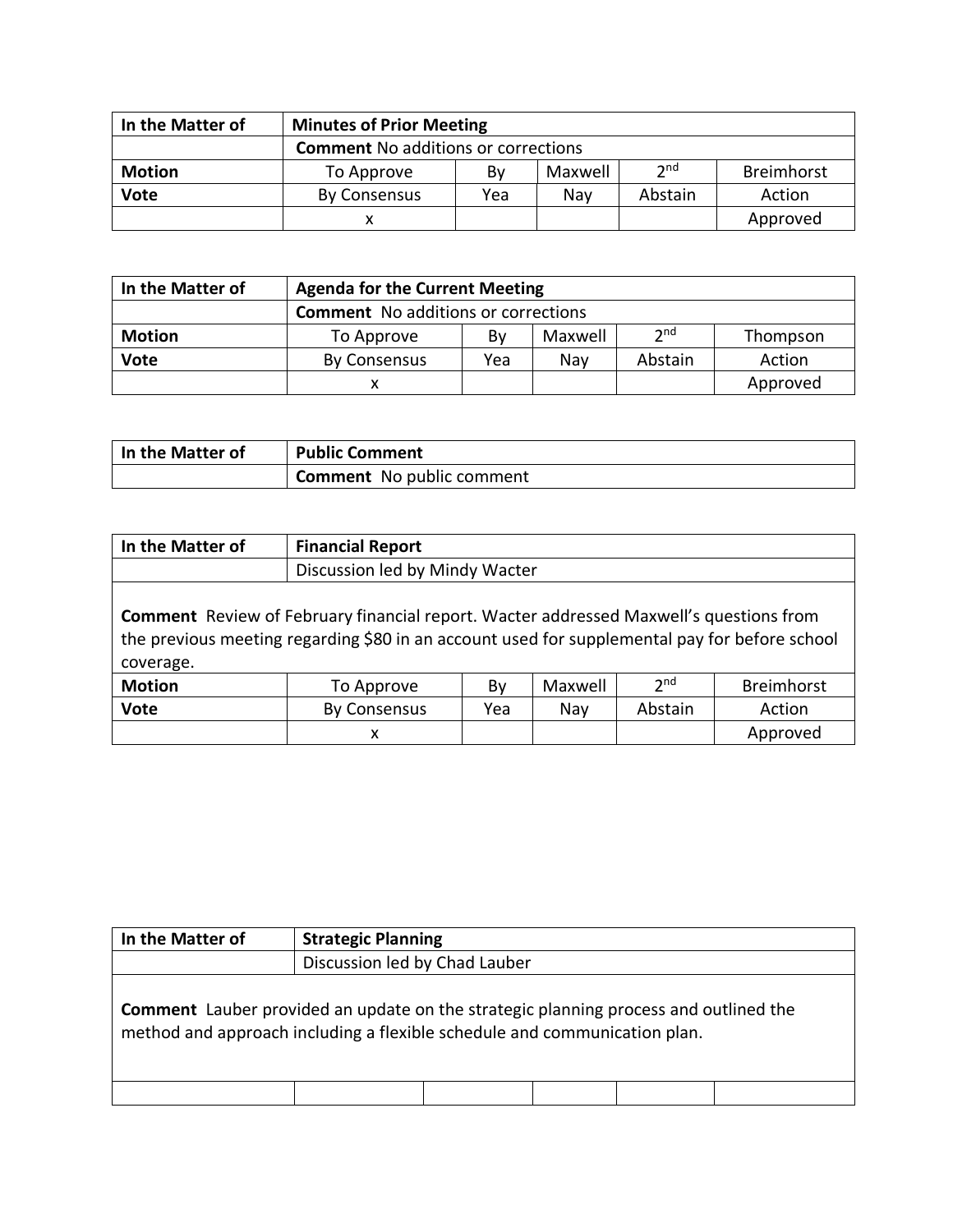| In the Matter of                                                                               | <b>Director's Report</b>                                        |                                           |  |  |  |  |
|------------------------------------------------------------------------------------------------|-----------------------------------------------------------------|-------------------------------------------|--|--|--|--|
|                                                                                                |                                                                 | Presented by Amy Erickson and Amy Elverum |  |  |  |  |
| <b>Comment</b> Erickson provided a report on UMA operations. Enrollment is currently on target |                                                                 |                                           |  |  |  |  |
|                                                                                                | for 2021. Amy will provide a link to her report for the minutes |                                           |  |  |  |  |
| <b>Vote</b>                                                                                    | Abstain<br>By Consensus<br>Action<br>Yea<br>Nay                 |                                           |  |  |  |  |
| None required                                                                                  |                                                                 |                                           |  |  |  |  |

| In the Matter of                                                                                                                                                                                                                                                                                                                                                                                                                                                                                                                                                                                                                                                                                                                                                                                                                                                     |                               | <b>External Engagements</b> |     |         |          |  |  |
|----------------------------------------------------------------------------------------------------------------------------------------------------------------------------------------------------------------------------------------------------------------------------------------------------------------------------------------------------------------------------------------------------------------------------------------------------------------------------------------------------------------------------------------------------------------------------------------------------------------------------------------------------------------------------------------------------------------------------------------------------------------------------------------------------------------------------------------------------------------------|-------------------------------|-----------------------------|-----|---------|----------|--|--|
|                                                                                                                                                                                                                                                                                                                                                                                                                                                                                                                                                                                                                                                                                                                                                                                                                                                                      | Discussion led by Chad Lauber |                             |     |         |          |  |  |
| <b>Comment</b> Lauber discussed opportunities to engage with outside organizations and individuals<br>related to promoting diversity and inclusion at UMA. The Board discussed the appropriate<br>method for endorsing such efforts. The Board adopted the following statement.<br>The UMA Board supports the efforts of the UMA staff to provide diversity and inclusion learning<br>opportunities. The Board believes that this is a very important issue that goes to the heart of<br>UMA's mission and values. The Board encourages the development of a comprehensive plan<br>to incorporate diversity and inclusion learning throughout the UMA curriculum. The Board is<br>fully supportive of the use of outside resources, such as Out Front Minnesota and other<br>appropriate entities that will enhance the diversity and inclusion learning experience. |                               |                             |     |         |          |  |  |
|                                                                                                                                                                                                                                                                                                                                                                                                                                                                                                                                                                                                                                                                                                                                                                                                                                                                      |                               |                             |     |         |          |  |  |
| <b>Motion</b><br><b>Briemhorst</b><br>Lauber<br>Second<br>By<br>To Approve                                                                                                                                                                                                                                                                                                                                                                                                                                                                                                                                                                                                                                                                                                                                                                                           |                               |                             |     |         |          |  |  |
| <b>Vote</b>                                                                                                                                                                                                                                                                                                                                                                                                                                                                                                                                                                                                                                                                                                                                                                                                                                                          | <b>By Consensus</b>           | Yea                         | Nay | Abstain | Action   |  |  |
|                                                                                                                                                                                                                                                                                                                                                                                                                                                                                                                                                                                                                                                                                                                                                                                                                                                                      | x                             |                             |     |         | Approved |  |  |